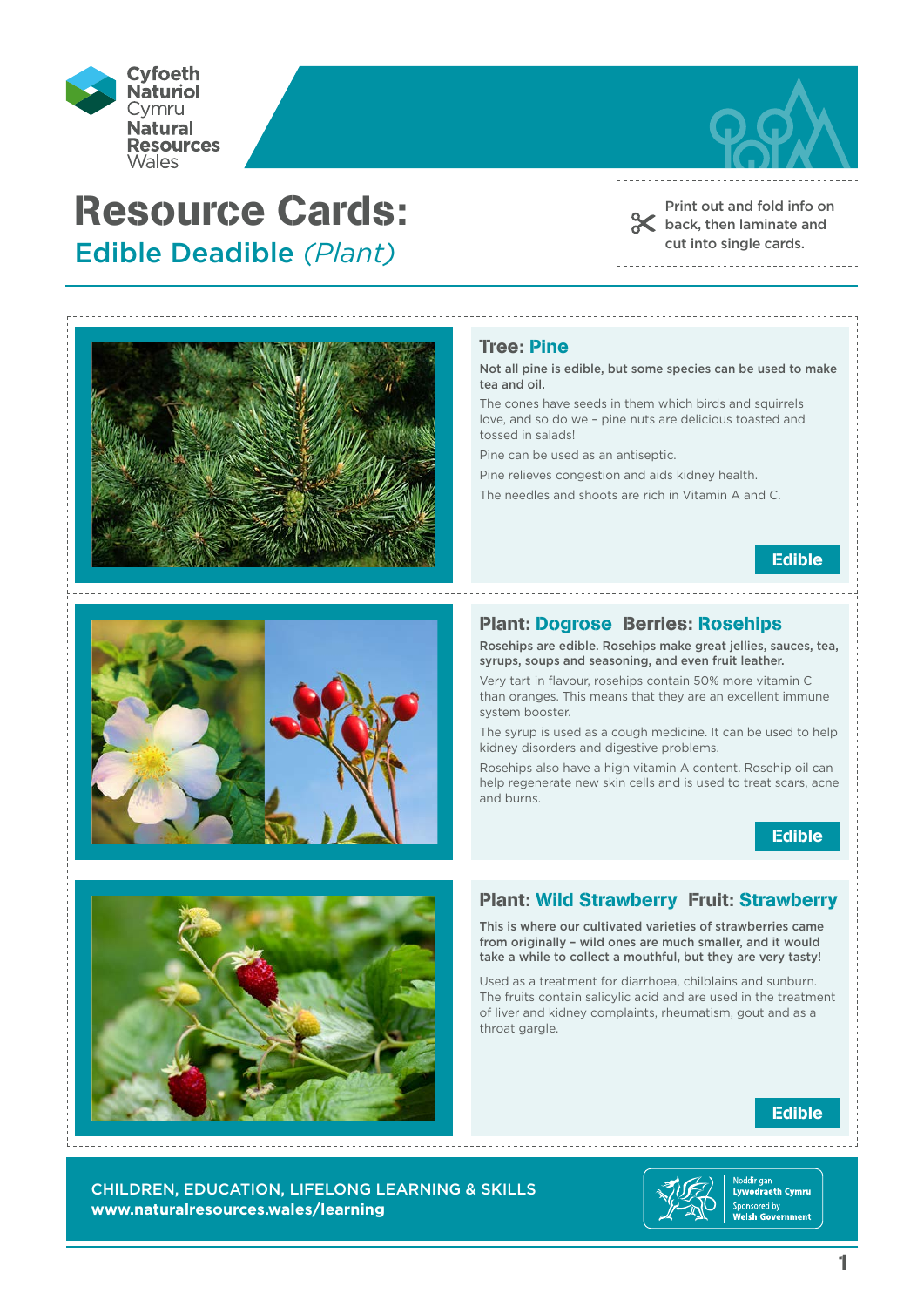



Print out and fold info on back, then laminate and cut into single cards.





#### Plant: Wood sage

Wood sage both smells and tastes similar to 'hops' which are used to make beer. The plant can be used to give beer flavour, and to make it clear.

The plant is also known as "Gyspy's baccy" and was used to roll homemade cigarettes which can cause lung damage.

This herb has been used in the treatment of skin afflictions, diseases of the blood, fevers and colds.



## Tree: Beech Seed: Mast or nut

Containing a toxin known as saponin glycoside, beech masts should not be eaten raw.

Roasting improves their flavor and destroys the toxin at the same time.

Containing a high fat content, oil extracted from the masts can be used for cooking.

Once roasted the masts can be ground into flour or a coffee substitute.

Beech masts are a good source of nutrients, vitamins and minerals.





Quite bitter tasting, the berries need to be cooked before being eaten. The bark, twigs, roots and leaves of the plant are poisonous and cause stomach problems if eaten raw due to the build-up of cyanide in the body.

Packed with antioxidants and full of Vitamin C, elderberries and their flowers have lots of culinary uses such as crumbles, pies, jams, cordials and liqueurs. Elder has antiseptic, antibacterial, antivirus and anti-inflammatory properties. The most common uses are for colds, flu and sinus infections. Elderflower can help with some forms of arthritis and is used to stop bleeding. Elderflower also reduces blood sugar levels very similar to the way insulin works.

Edible

CHILDREN, EDUCATION, LIFELONG LEARNING & SKILLS **www.naturalresources.wales/learning**

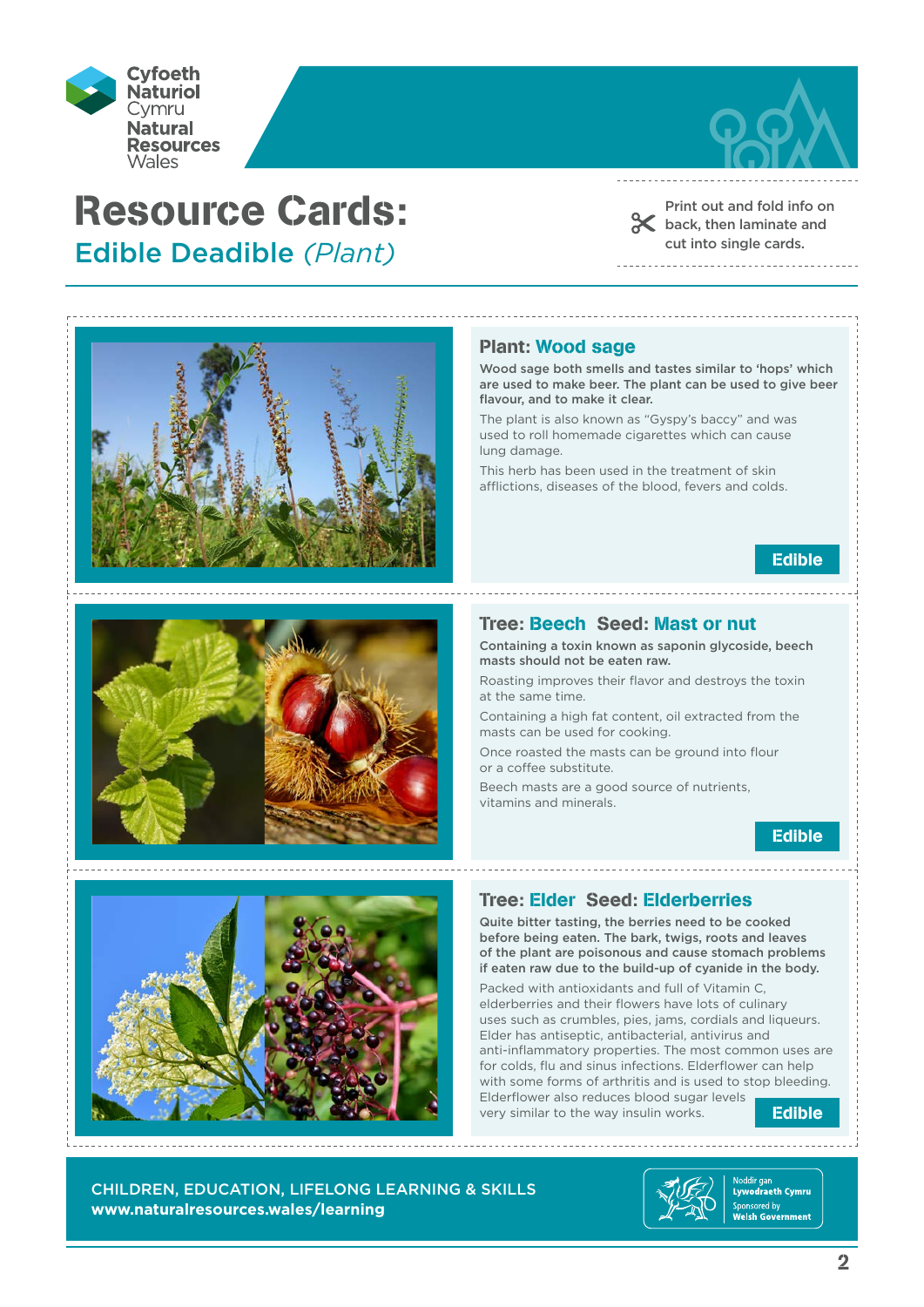



Print out and fold info on shack, then laminate and cut into single cards.





#### Tree: Oak Seed: Acorns

Acorns can be eaten raw, but they are bitter in taste and tough to digest because of the tannins contained within them, which can cause irritation to the stomach lining and affect the digestive system.

Acorns need to be leached (boiled) before eating but can then be roasted and salted, ground into a naturally caffeine free coffee, added to stews or ground into flour. Containing numerous medical qualities acorns can boost energy levels, improve digestion and regulate blood sugar levels.

Edible

## Plant: Bramble Fruit: Blackberries

Plants with thorns are often edible – the thorns are to protect them from being eaten! Young leaves can be brewed to make a refreshing tea, and everybody knows the berries in autumn make a lovely crumble!

Bramble has been widely used as a medicine in the past. Its leaves and root bark have been used to remove

excess water from the body and to detoxify.

There was even a remedy made from blackberry leaves 'for fastening the teeth back in'!





# Plant: Stinging nettles

Stinging nettles are an excellent blood purifier, a mild laxative and are extremely high in vitamin C.

Delicious added to a soup or salad their leaves can be stewed to make a healthy, relaxing herb tea.

Of high wildlife value, stinging nettles support more than 40 kinds of insects and their seeds are eaten by birds such as house sparrows, chaffinches, and bullfinches.

# Edible

CHILDREN, EDUCATION, LIFELONG LEARNING & SKILLS **www.naturalresources.wales/learning**

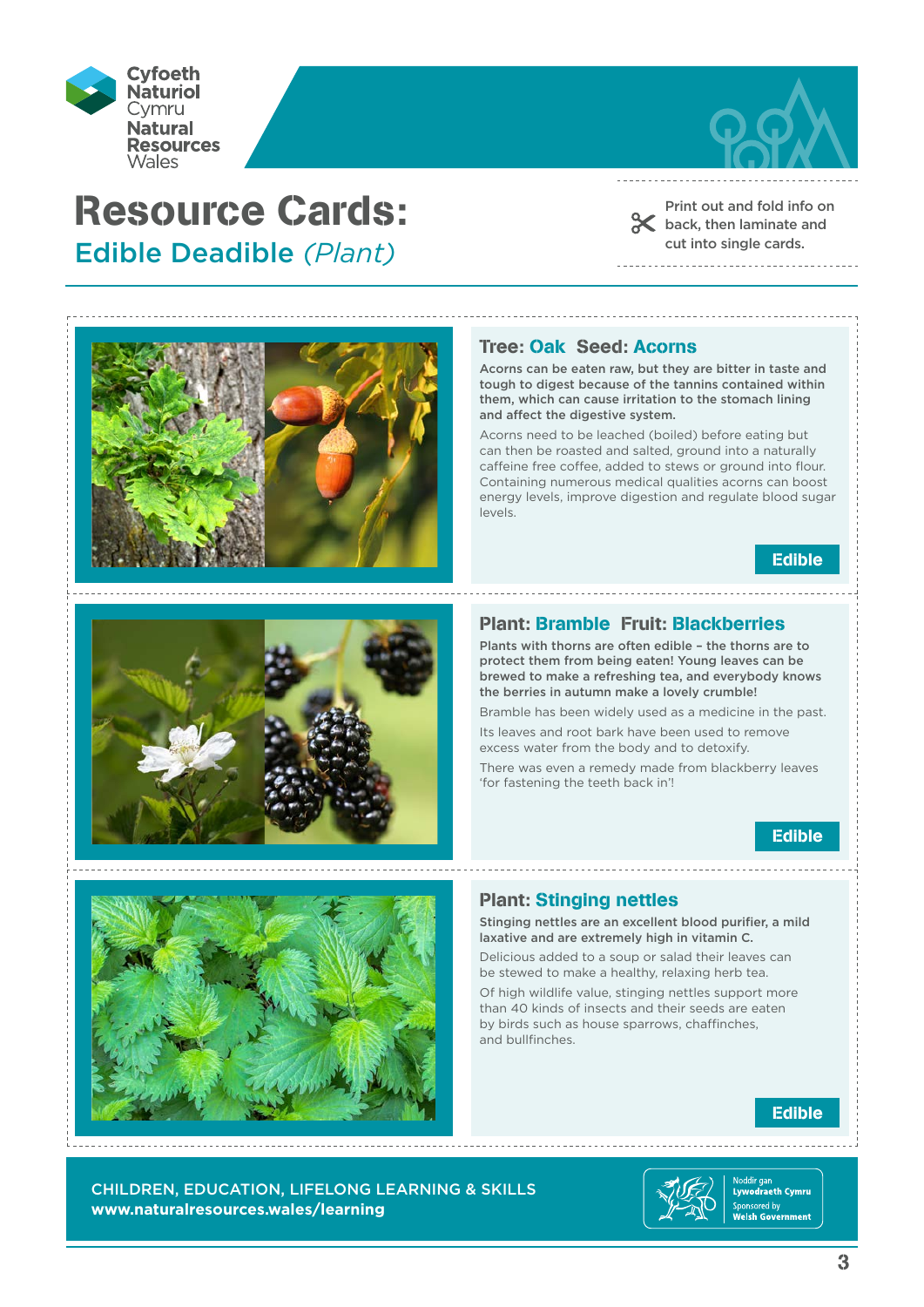



Print out and fold info on shack, then laminate and cut into single cards.





#### Plant: Gorse

This prickly bush is common in Wales with its yellow flowers filling the air with the scent of coconut on hot summer days.

The flowers can be made into an alcoholic drink called mead and have been used in the treatment of jaundice, scarlet fever, diarrhoea and kidney stones.



## Tree: Horse Chestnut Seed: Conker

Conkers contain chemicals called glycosides and saponins which are mildly poisonous, causing sickness if eaten.

Rich in starch, their extracts are used in shampoos and body washes. A soapy solution can be made from the leaves.

# Deadible



## Plant: Ivy

One of the best plants for wildlife, it is very good for birds but not for humans.

Its evergreen foliage provides shelter for birds to nest and insects to hibernate. Flowering in the autumn when very little else is in bloom, mature ivy is often a buzz with feeding wasps, flies, hoverflies and bumblebees. The bitter tasting berries are poisonous and contain needle-like crystals that cause pain and swelling in the lips, face, tongue, and skin.

# Deadible

CHILDREN, EDUCATION, LIFELONG LEARNING & SKILLS **www.naturalresources.wales/learning**

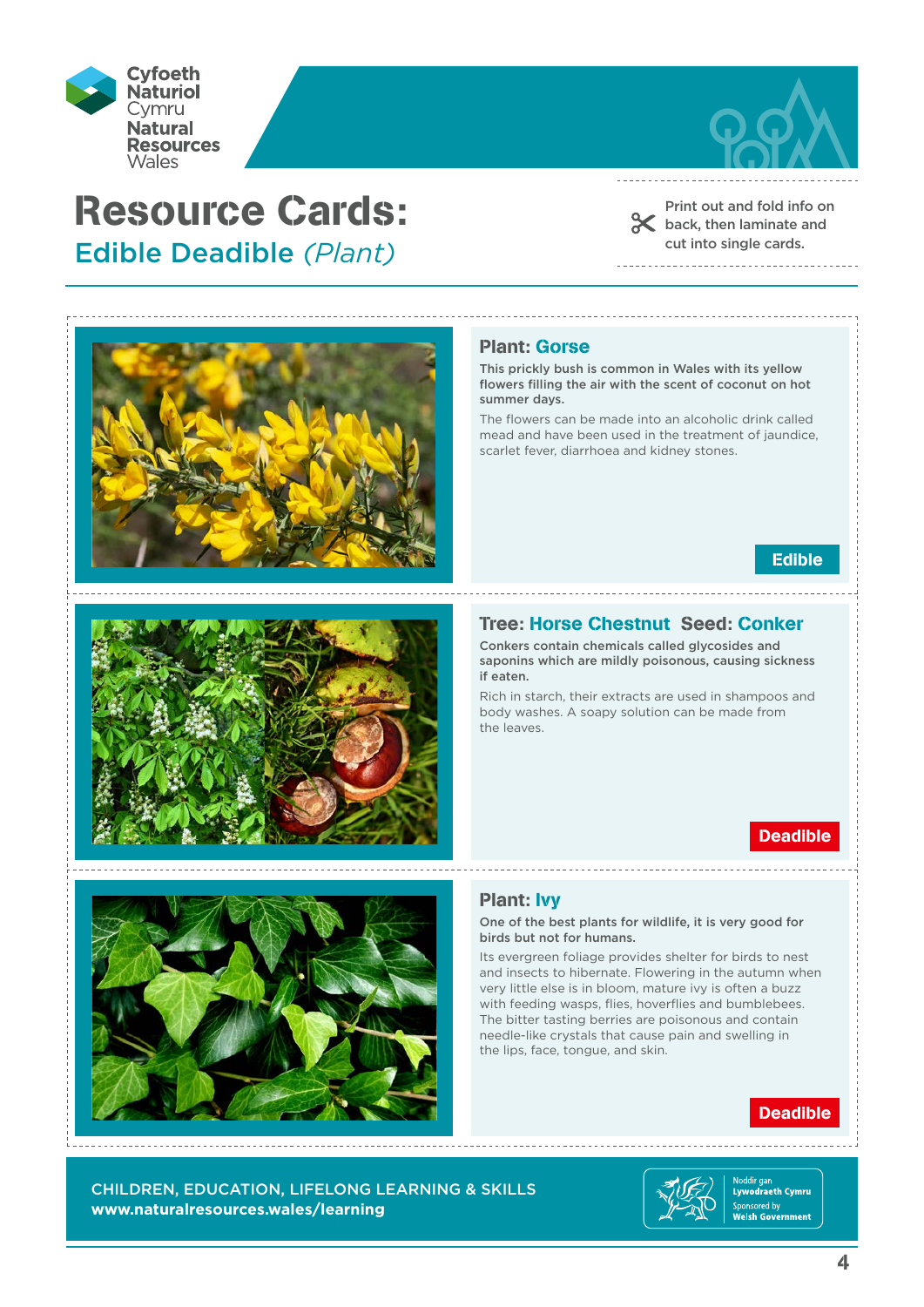



Print out and fold info on

shack, then laminate and cut into single cards. 





#### Plant: Foxglove

Foxglove grows in woodlands and hedgerows and is also a common garden plant.

Eating any part of the plant causes vomiting and diarrhoea and can even result in heart attacks.

Parts of the plant are used to make drugs to treat heart conditions, i.e. Digoxin.

## Deadible

#### Tree: Yew

Almost every part of the tree is poisonous, especially the leaves and seeds contained within the berries.

It's not worth the risk but the red, sticky berry is edible. Eating these can result in dizziness, irregular heart rhythm and death. Some positive news, yew extract is used to formulate a drug, which slows the growth of cancer. The leaves have been used in the treatment of asthma, bronchitis, rheumatism and epilepsy.

A remedy is made from the young shoots and berries and is used in the treatment of many diseases, including headaches, heart and kidney problem.





## Plant: Bluebell

All parts of the bluebell plant contain toxic glycosides that are poisonous to humans and animals, including dogs, horses and cattle.

Eating any part of the plant can cause a lowering of the pulse rate, nausea, diarrhoea and vomiting. In some people, direct contact with the plant can cause skin irritation, known as contact dermatitis.

The Romans used the seed heads as an antiseptic soap by squeezing them between their hands.

# Deadible

CHILDREN, EDUCATION, LIFELONG LEARNING & SKILLS **www.naturalresources.wales/learning**

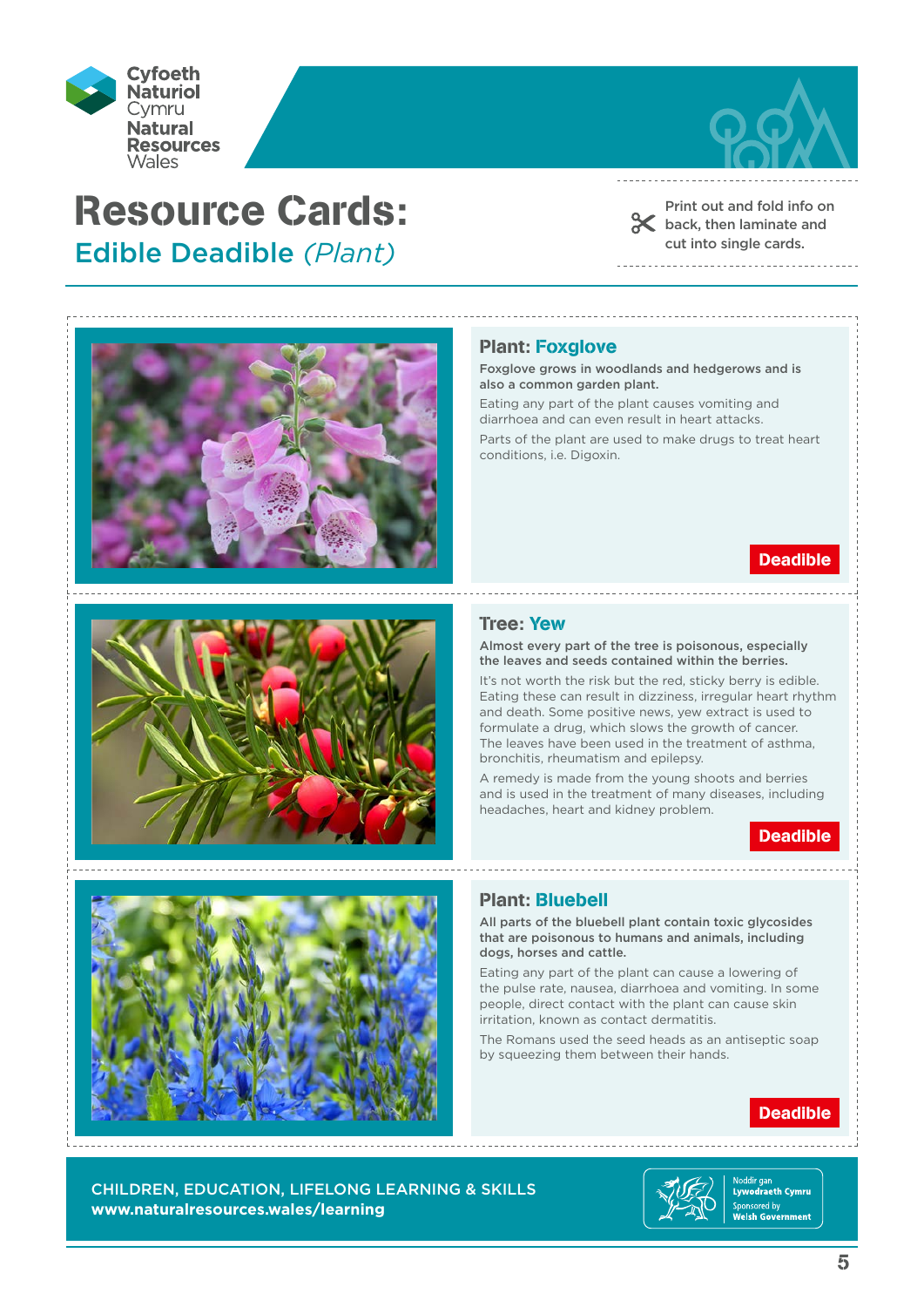



Print out and fold info on shack, then laminate and cut into single cards.





## Plant: Giant Hogweed

A nasty plant found in rank weedy grassland.

If you get the sap on your skin, it reacts with sunlight to cause painful blisters which refuse to heal for months and months and often leave scars.

Something you wouldn't want to put in your mouth!

## Deadible

### Plant: Wolfsbane

One of the most toxic plants that can be found in Wales.

The plant can cause a fatal slowing of the heart and even eating a very small amount can lead to an upset stomach. The poison can also act through contact with the skin, particularly if there are open wounds.

# Deadible



#### Plant: Hemlock

If it is eaten hemlock causes sickness and in severe cases it can kill by paralysing the lungs.

## Deadible

CHILDREN, EDUCATION, LIFELONG LEARNING & SKILLS **www.naturalresources.wales/learning**



ldir gar ivoddir gan<br>Lywodraeth Cymru Sponsored by<br>Welsh Government